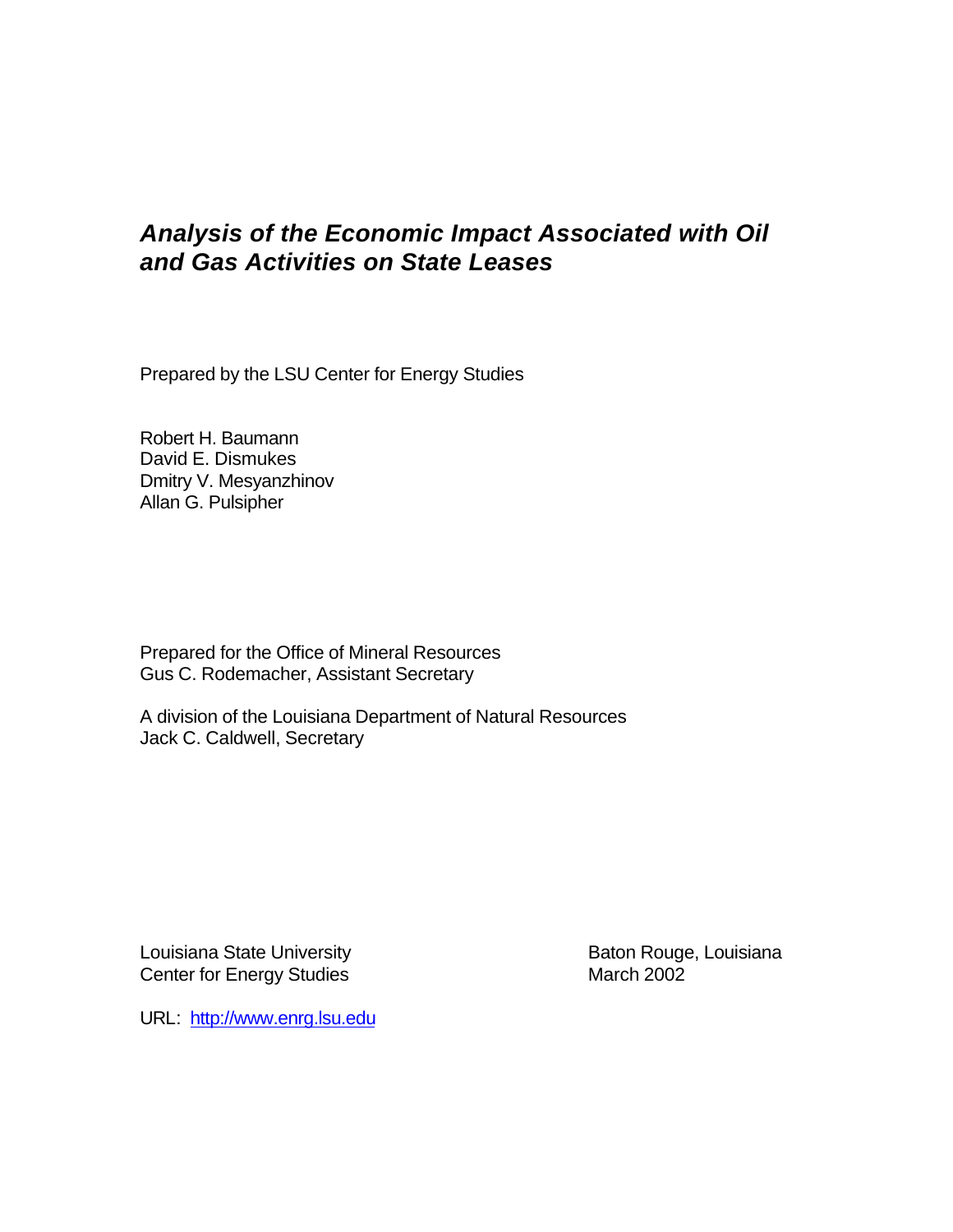#### **Executive Summary**

- The purpose of our study has been to examine the economic, tax, and revenue impacts associated with drilling and production activities on state leases.
- Total direct economic impacts associated with drilling and production activities in a typical year amount to \$733 million. Indirect impacts total to some \$249 million. The total economic impact (combined direct and indirect) is \$982 million – or very close to a billion dollars.
- Total direct employment impacts from drilling and production activities on state leases account for some 3,467 jobs. Indirect employment is estimated to be 3,118 jobs. Estimated total employment from direct and indirect drilling and production operations is some 6,585 jobs.
- The research in this report estimates that there is some \$374 million in direct economic impacts associated with drilling activities on state leases in any given "typical" year. The indirect (or total multiplier impacts) are approximately \$172 million.
- We estimate that drilling activities on state leases account for approximately 2,350 direct jobs and some 2,091 jobs associated with the multiplier effects of these activities.
- Production activities in a "typical" year have a direct economic impact of some \$359 million. Indirect (or total multiplier) effects amount to some \$76.8 million in economic activity.
- Based upon our estimates, there are some 1,117 jobs created by production activities on state lease, while an additional 1,027 indirect jobs are created.
- For a typical year, state and local governments receive approximately \$500 million in revenue from state lease operations. Some \$274 million of this comes from royalties, while \$88 million comes from severance taxes. Some \$70 million comes from taxes associated with direct and indirect economic impacts associated with annual state lease operations. An additional \$58 million comes from fees, bonuses, and rentals.
- In conclusion, we would note that the Office of Mineral Resources and its associated State Mineral Board is a billion dollar economic enterprise that oversees activities that generate nearly one half a billion dollars in revenue for the state and its local governments.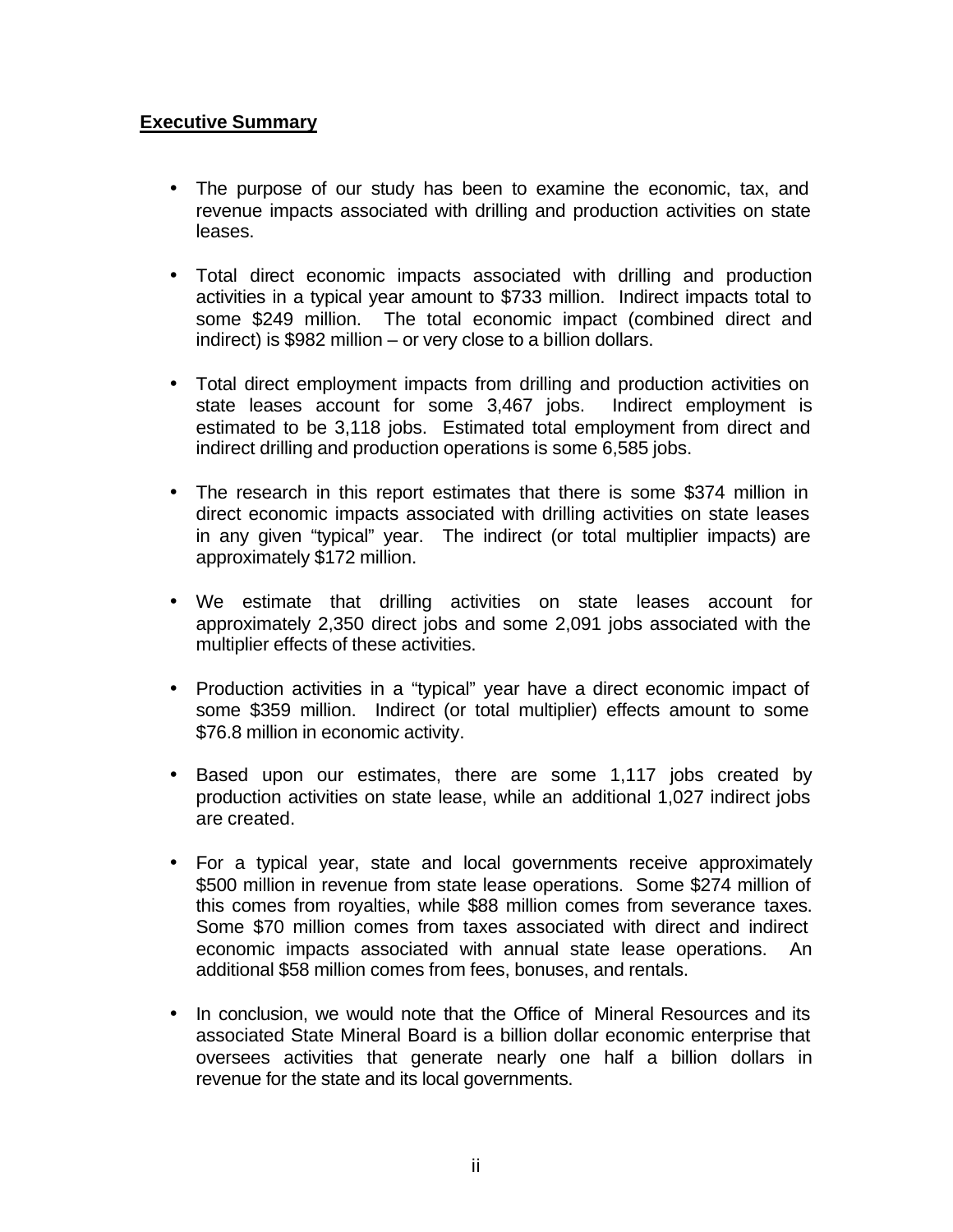#### **Introduction**

The Louisiana Department of Natural Resources' Office of Mineral Resources (OMR) serves as staff for the State Mineral Board (Board), which has the authority to lease, for the development and production of minerals, oil, and gas, any lands belonging to the State, or the title to which is in the public, including roadbeds, water bottoms, and lands adjudicated to the State at tax sale. The Board is also charged with the responsibility of administering all leases, including those granted prior to the creation of the Board, in order that the Board may verify that the terms and conditions of the respective leases are fully complied with.

At the request of the OMR, the LSU Center for Energy Studies has conducted an examination of the economic, tax, and revenue impacts associated with drilling and production activities on state leases. In order to generate reasonable estimates, we have developed economic models that isolate the impacts that oil and gas activities have on the Louisiana economy.

Our study facilitates an economic impact estimating methodology known as Input-Output modeling (I/O model). I/O models are economic tools used to estimate sector specific impacts associated with exogenous changes in regional economic activities. The advantage of I/O models is that they can estimate a host of economic impacts on a commodity and an industry sector specific basis. These impacts include the direct, indirect, and induced economic impacts associated with regional economic changes.

Direct economic impacts are defined as those which are directly associated with a change in regional economic activity. In this case, direct economic impacts are defined as the direct expenditures associated with the drilling and production activities in the Louisiana oil and gas industry. Indirect economic impacts are defined as the additional economic activities stimulated by direct expenditures associated with drilling and production activities. Indirect expenditures include the increased economic activities of other businesses that service those directly involved in drilling and production. Induced economic impacts are those increases in economic activity associated with the increased disposable income created by an increase in either drilling or production activity.

It is important to recognize that the energy industry, as well as the Louisiana economy, is in constant change. Most modeling approaches, however, assume that "other things are equal." Economists commonly refer to this condition in the Latin as *ceteris paribus*. These changes can include shocks from the national and regional economy that also influence the outcome of oil and gas development. Our model assumes that other potential influences to the Louisiana economy were held constant during the study period.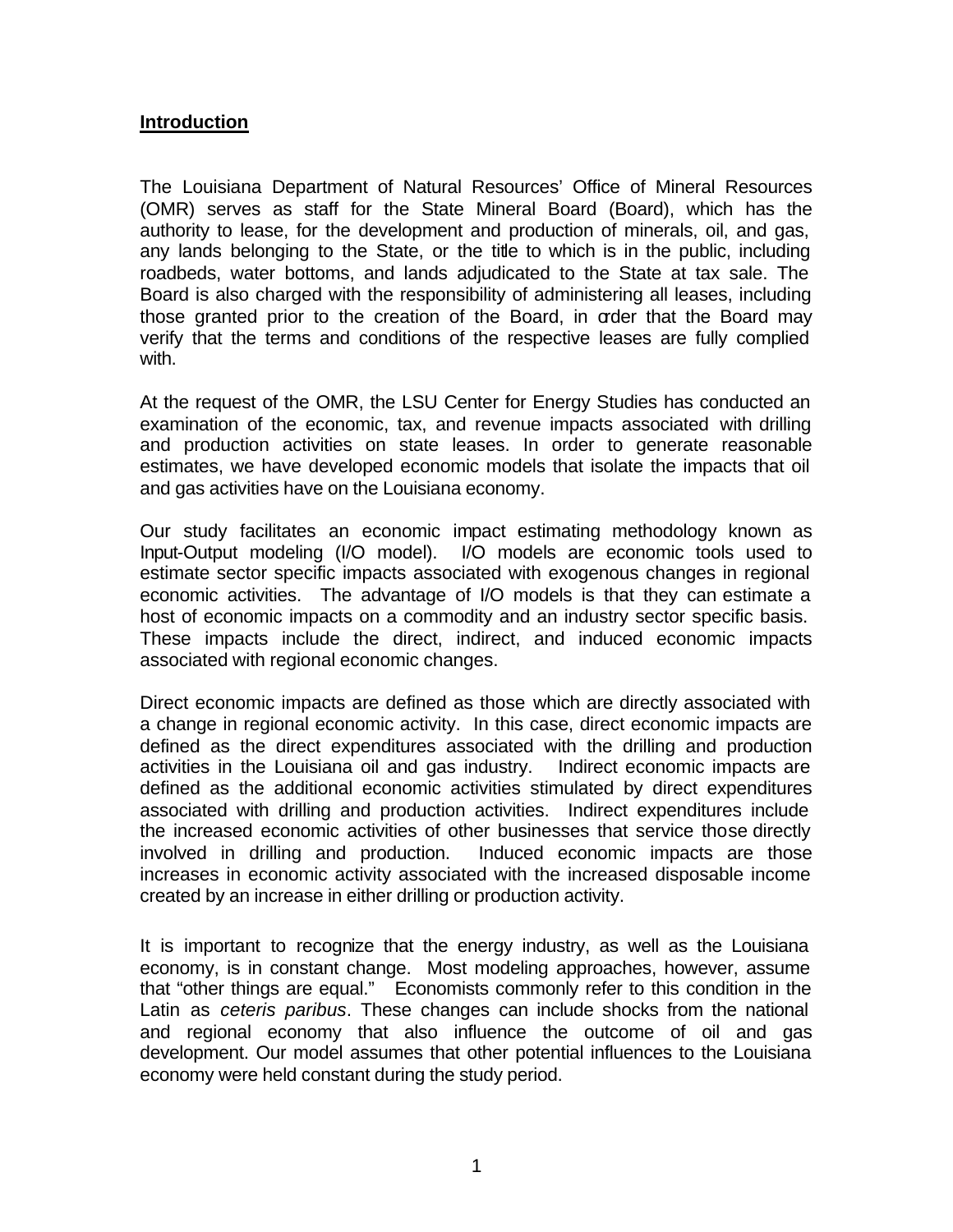Our model is conservative as it relies on expenditures. Profits for exploration and production and some General and Administrative (G&A) expenses are not included. We do not have an accurate means for estimating how much of the profits and G&A expenses are retained within the Louisiana economy. Politically, one often hears the argument in Louisiana as well as in many other states, that many of the corporations are out of state, and their profits leave the state. In hearings on tax incentives or royalty relief, opponents frequently make the point of non-residency. To avoid this controversy, we chose to assume that all profits and G&A expenses that could be not be specifically identified were non-resident. In addition to the use of the I/O model, we also used some Louisiana-specific models that provide estimates of taxes generated by oil and gas activities other than severance tax. These are based on some previously published work by the Center for Energy Studies along with models developed and refined for the Texaco Global Settlement Agreement, Act 2 of the 1994 Regular Session, as well as subsequent modifications to that Act in 1996 and 1998.

# **Economic Impact Analysis Results**

The empirical results from our analysis are presented in Table 1 through Table 4 below. The first three tables are summaries of the output detail that was generated from our economic impact analysis. The fourth table includes some data resulting from the I/O model, although most of the data are actual tax/revenue collections. We have concentrated our presentation to just the critical information provided in four major areas:

- (1) *Total Taxes:* the taxes paid as a result of oil and gas drilling and production activities on state leases.
- (2) *Output:* this is the total economic activity resulting from drilling and production activities on state leases. It is a measure of the state domestic product created as a result of oil and gas activities.
- (3) *Employment:* the estimated number of jobs that have been created as a result of the drilling and production activities.
- (4) *Average Wage Rates*: the average annual wages associated with oil and gas activities on state leases.

Each table has estimates of the direct, indirect, and induced impacts associated with each type of oil and gas activity. In order to generate these estimates a number of initial analyses had to be completed.

The first step was to identify total expenditures associated with drilling and production activities. This information was collected from typical lease operating expenditures taken from databases regularly reviewed at the Center for Energy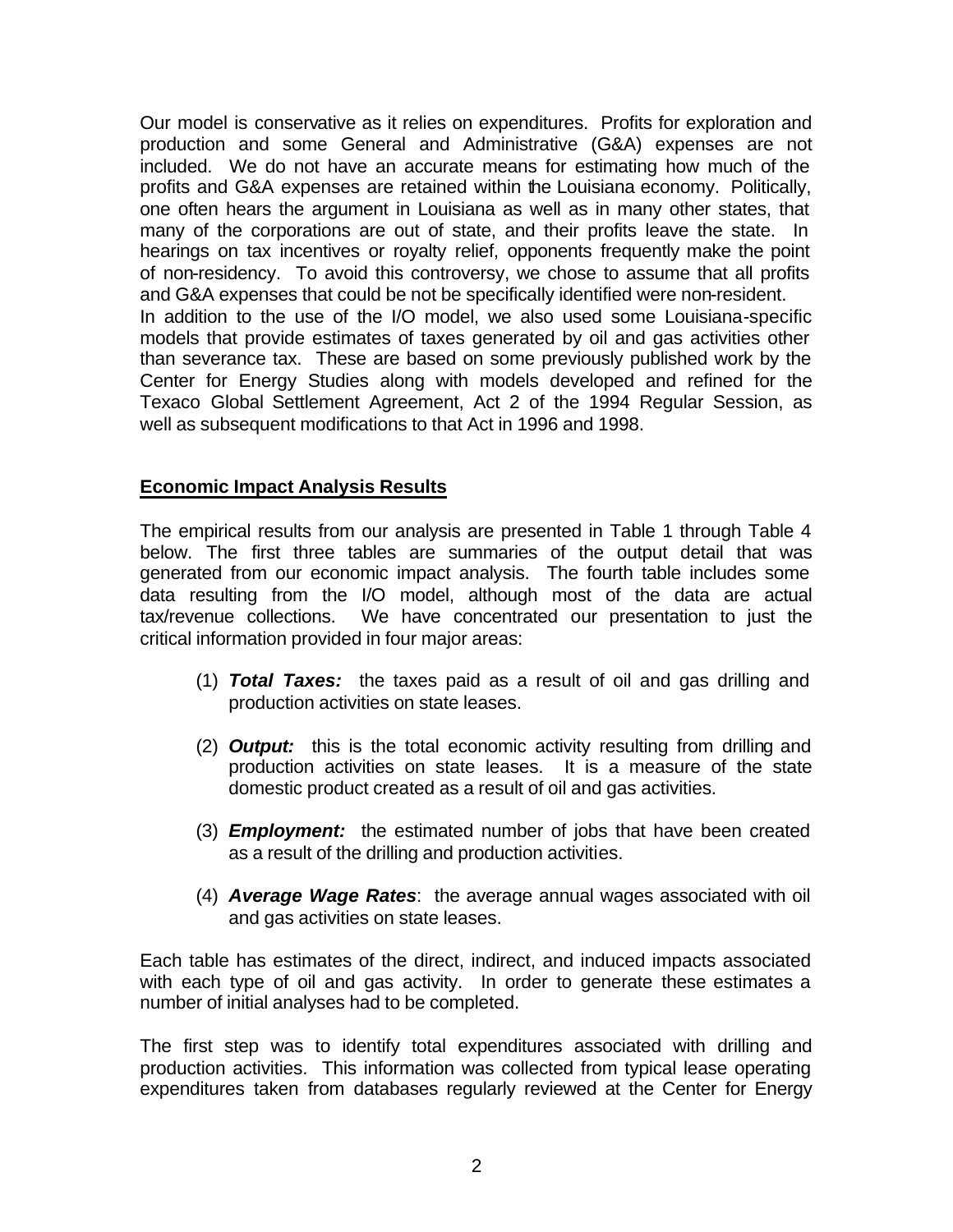Studies, including, but not limited to, audited statements of the Texaco Global Settlement Agreement. Total annual expenditures were estimated from a representative sample of both drilling and production activities from this database. These "typical" expenditures were estimated separately for drilling and production activities, respectively. Total annual drilling expenditures were estimated by extrapolating typical per-well expenditures to the total number of drilled wells, including a breakdown by depth, and by oil, gas, and dry holes. Figure 1 presents the annual expenditures by type of well over the period examined in this study.



**Figure 1: Annual Drilling Expenditures by Type of Well on State Leases**

Total annual production expenditures (i.e., lease operating expenses) were also estimated by taking typical per-well expenditures on a barrel of oil equivalent (BOE) basis and extrapolating by the total BOE production. Annual expenditures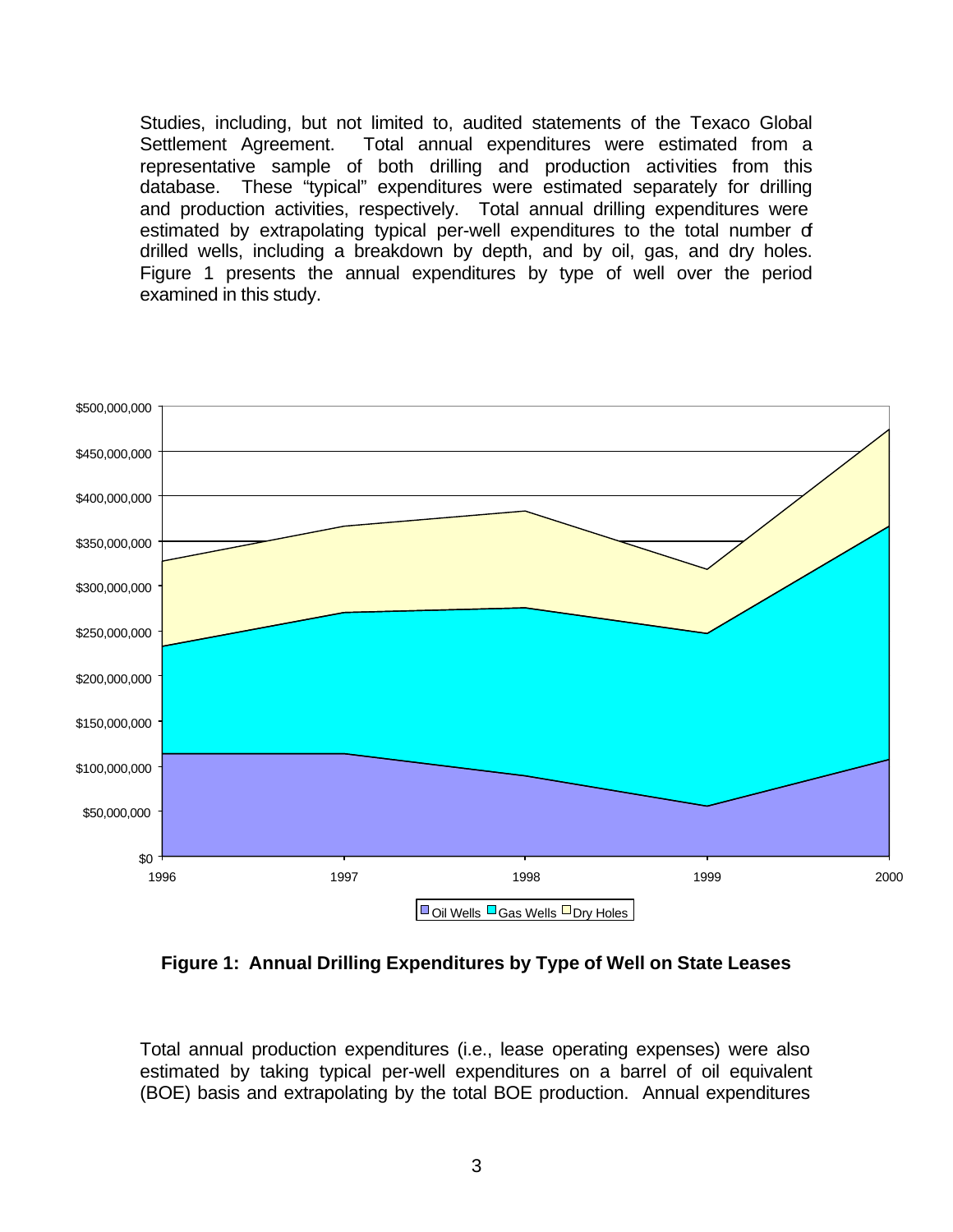that were examined in this analysis are presented in Figure 2. In order to generate economic impacts, we developed a "typical" year based upon a fouryear average for drilling and production expenditures, separately.



**Figure 2: Annual Production Expenditures on State Leases**

The second step in our analysis incorporated direct annual expenditures for both drilling and production expenditures into our economic impact model. In order to incorporate these impacts, we needed to develop typical expenditure profiles for both drilling and production activities. Total expenditures were allocated into their respective expenditure activities (i.e., equipment expenses, transportation expenses, piping and tool expenses, disposal costs, etc.), and from there, incorporated into our economic impact model.

Table 1 provides the estimates associated with our economic impact model of drilling activities on state leases. As seen from the table, there is almost \$374 million in direct economic impacts associated with drilling activities on state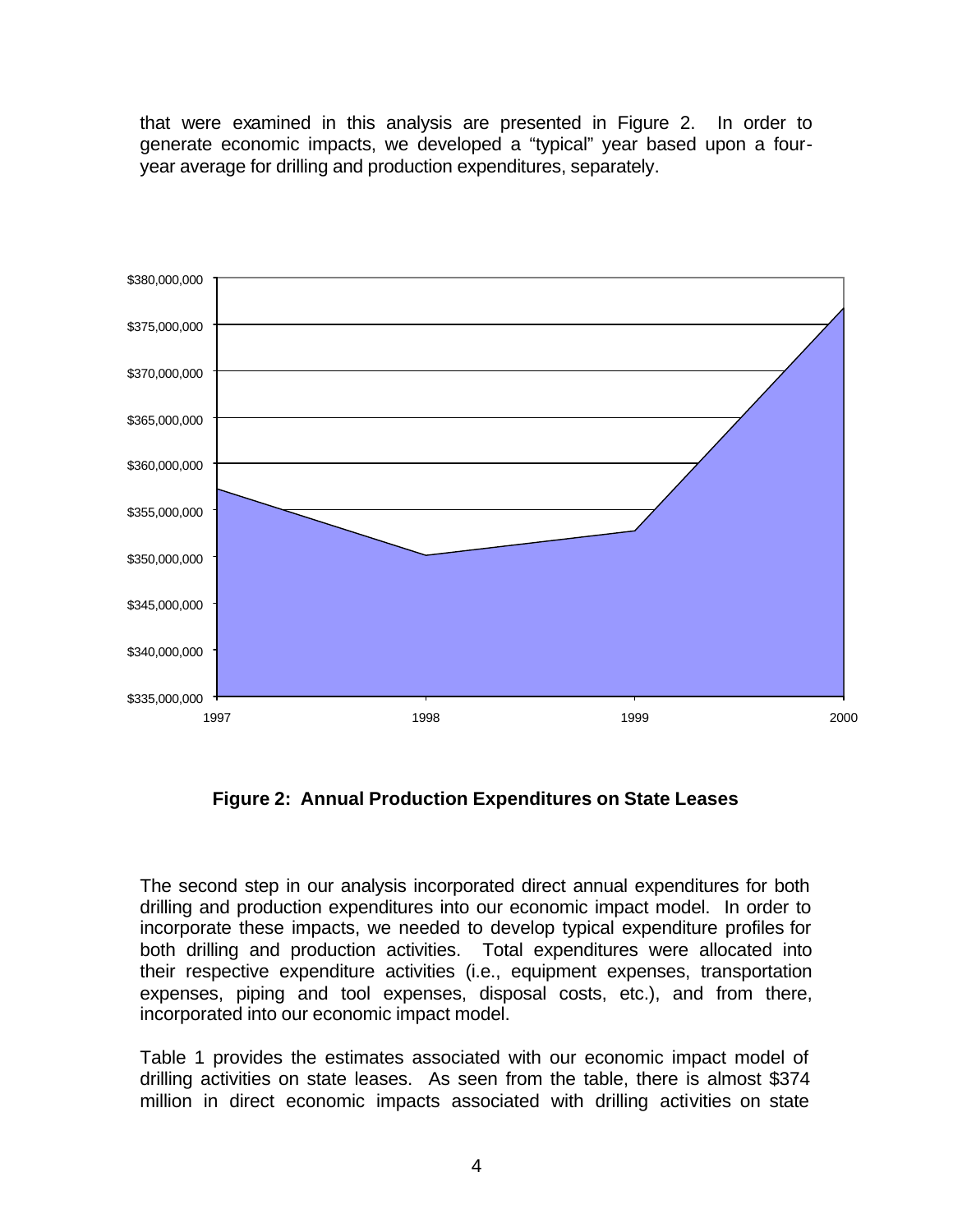leases in Louisiana. There is an additional \$95 million in indirect economic impacts, and \$77 million in induced impacts associated with drilling activities.

| <b>Economic Impacts -- Average Annual Drilling</b>   |    |             |
|------------------------------------------------------|----|-------------|
|                                                      |    |             |
| Annual Average Expenditures                          |    |             |
| Oil Wells                                            | \$ | 95,871,816  |
| <b>Gas Wells</b>                                     | \$ | 182,806,437 |
| Dry Holes                                            | \$ | 95,150,534  |
| Total                                                | \$ | 373,828,786 |
| <b>Estimated Direct Economic Impact</b>              | \$ | 373,828,786 |
| <b>Estimated Indirect Economic Impact</b>            | \$ | 95,308,558  |
| <b>Estimated Induced Economic Impact</b>             | \$ | 77,448,304  |
| <b>Total Economic Impact</b>                         | \$ | 546,585,648 |
|                                                      |    |             |
| Estimated Direct Employment Impact (Jobs)            |    | 2,350       |
| Estimated Indirect Employment Impact (Jobs)          |    | 877         |
| Estimated Induced Employment Impact (Jobs)           |    | 1,214       |
| <b>Total Employment Impact</b>                       |    | 4,441       |
|                                                      |    |             |
| Estimated Annual Average Wage -- Direct Employment   | \$ | 42,330      |
| Estimated Annual Average Wage -- Indirect Employment | \$ | 27,306      |
| Estimated Annual Average Wage -- Induced Employment  | \$ | 19,727      |

There are considerable employment impacts associated with drilling activities on state leases. Our results indicate that there are some 2,350 jobs associated with direct activities in oil and gas drilling on state leases. There are an additional 877 jobs created through indirect support activities, and 1,214 jobs associated with the induced effects of oil and gas drilling on state leases.

Wages paid to employees associated with oil and gas drilling activities are relatively high. Total annual average wages for those employees directly involved in oil and gas drilling activities is \$42,330 per year. The annual average wages for those employed in indirect and induced (support) activities are \$27,306 and \$19,727, respectively.

Table 2 provides the estimates associated with our economic impact model of production activities on state leases.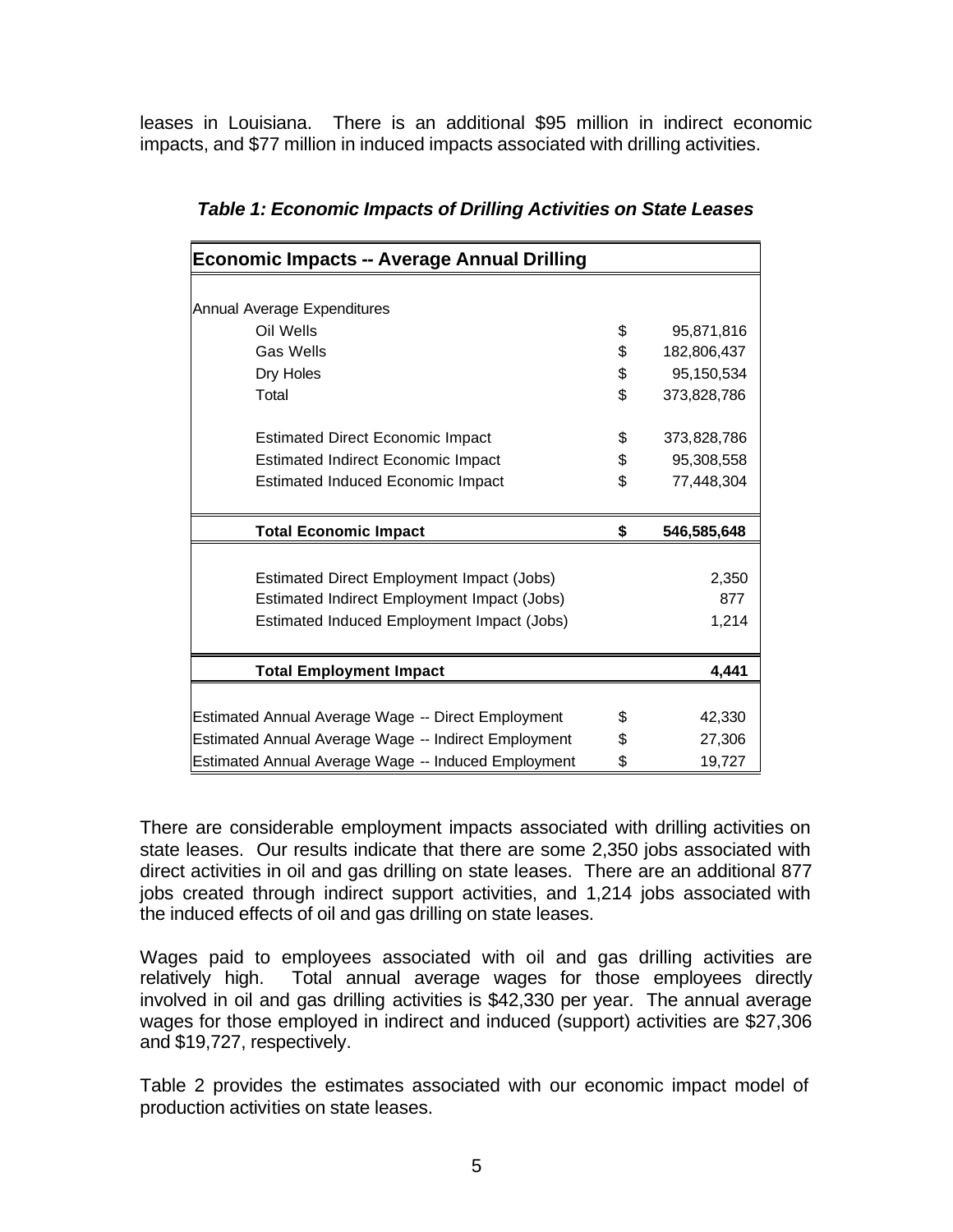|  |  |  | Table 2: Economic Impacts of Production Activities on State Leases |
|--|--|--|--------------------------------------------------------------------|
|--|--|--|--------------------------------------------------------------------|

| <b>Economic Impacts -- Average Annual Production</b> |    |               |  |
|------------------------------------------------------|----|---------------|--|
|                                                      |    |               |  |
| Average Annual Production Expenditures               | \$ | 359,226,444   |  |
| <b>Estimated Direct Economic Impact</b>              | \$ | 359,226,444   |  |
| <b>Estimated Indirect Economic Impact</b>            | \$ | 38,025,194    |  |
| <b>Estimated Induced Economic Impact</b>             |    | 38,873,709    |  |
|                                                      |    |               |  |
| <b>Total Economic Impact</b>                         | \$ | 436, 125, 347 |  |
|                                                      |    |               |  |
| <b>Estimated Direct Employment Impact (Jobs)</b>     |    | 1,117         |  |
| Estimated Indirect Employment Impact (Jobs)          |    | 418           |  |
| Estimated Induced Employment Impact (Jobs)           |    | 609           |  |
|                                                      |    |               |  |
| <b>Total Employment Impact</b>                       |    | 2,144         |  |
|                                                      |    |               |  |
| Estimated Annual Average Wage -- Direct Employment   | \$ | 41,541        |  |
| Estimated Annual Average Wage -- Indirect Employment |    | 24,392        |  |
| Estimated Annual Average Wage -- Induced Employment  | \$ | 19,731        |  |

The direct economic impacts associated with production activities on state leases are approximately \$359 million per year (on a typical year basis). The indirect and induced impacts associated with production activities are about \$38 million for each category.

Employment impacts associated with production activities are important. According to our estimates, there are some 1,117 jobs created by the direct impacts of annual oil and gas production activities on state leases in a typical year. These annual production activities contribute an additional 418 and 609 jobs in indirect and induced impacts, respectively.

Average annual wages are \$41,541 for employees directly associated with oil and gas production activities. Annual average wages associated with indirect and induced effects are somewhat less at \$24,392 and \$19,731 per year, respectively.

Total annual economic impacts associated with the combination of drilling and production activities on state leases are presented in Table 3.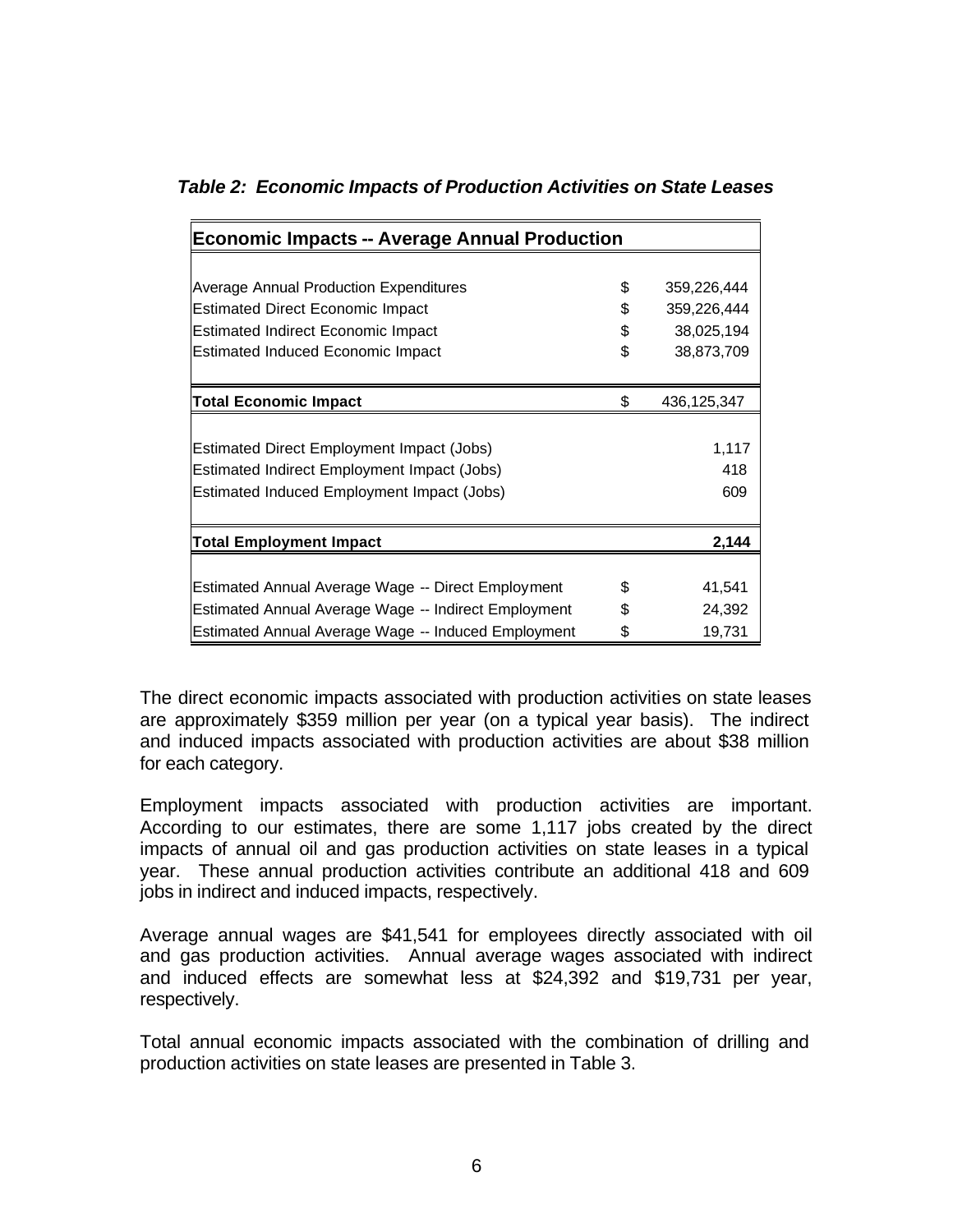| <b>Table 3: Economic Impacts of Drilling and Production Activities</b> |
|------------------------------------------------------------------------|
| on State Leases                                                        |

| <b>Combined Economic Impacts -- Drilling &amp; Production</b> |    |             |  |
|---------------------------------------------------------------|----|-------------|--|
|                                                               |    |             |  |
| <b>Estimated Direct Economic Impact</b>                       | \$ | 733,055,230 |  |
| <b>Estimated Indirect Economic Impact</b>                     | \$ | 133,333,752 |  |
| <b>Estimated Induced Economic Impact</b>                      | \$ | 116,322,013 |  |
| <b>Total Economic Impact</b>                                  | \$ | 982,710,995 |  |
|                                                               |    |             |  |
| Estimated Direct Employment Impact (Jobs)                     |    | 3,467       |  |
| Estimated Indirect Employment Impact (Jobs)                   |    | 1,295       |  |
| Estimated Induced Employment Impact (Jobs)                    |    | 1,823       |  |
|                                                               |    |             |  |
| 6,585<br><b>Total Employment Impact</b>                       |    |             |  |
|                                                               |    |             |  |
| Estimated Annual Average Wage -- Direct Employment            | \$ | 41,935      |  |
| \$<br>Estimated Annual Average Wage -- Indirect Employment    |    | 25,849      |  |
| Estimated Annual Average Wage -- Induced Employment           | S  | 19,729      |  |

The oil and gas industry, as expected, plays an important role in the Louisiana economy. Based upon our preliminary analysis, oil and gas industry activities (i.e., drilling and production) on state leases amount to approximately \$1 billion a year. Employment opportunities created by these activities are close to 6,500 jobs. Average wages for the direct employees associated with these activities are also relatively healthy at \$41,935 per year.

As shown in Table 4, total revenue to state and local governments from state mineral leasing activity approached an average of \$500 million per annum from 1997-2000. This is rather substantial in relation to the total economic activity, or in other words, other types of economic activities in Louisiana's economy of a similar size would be expected to produce substantially lower total government revenues. The primary reason for the high return back to government is the royalty component and to a lesser extent the severance tax. However, royalties, as a major source of revenue from state leases, can be quite variable given their tie to production. The historic trends in state royalty collections have been provided in Figure 3.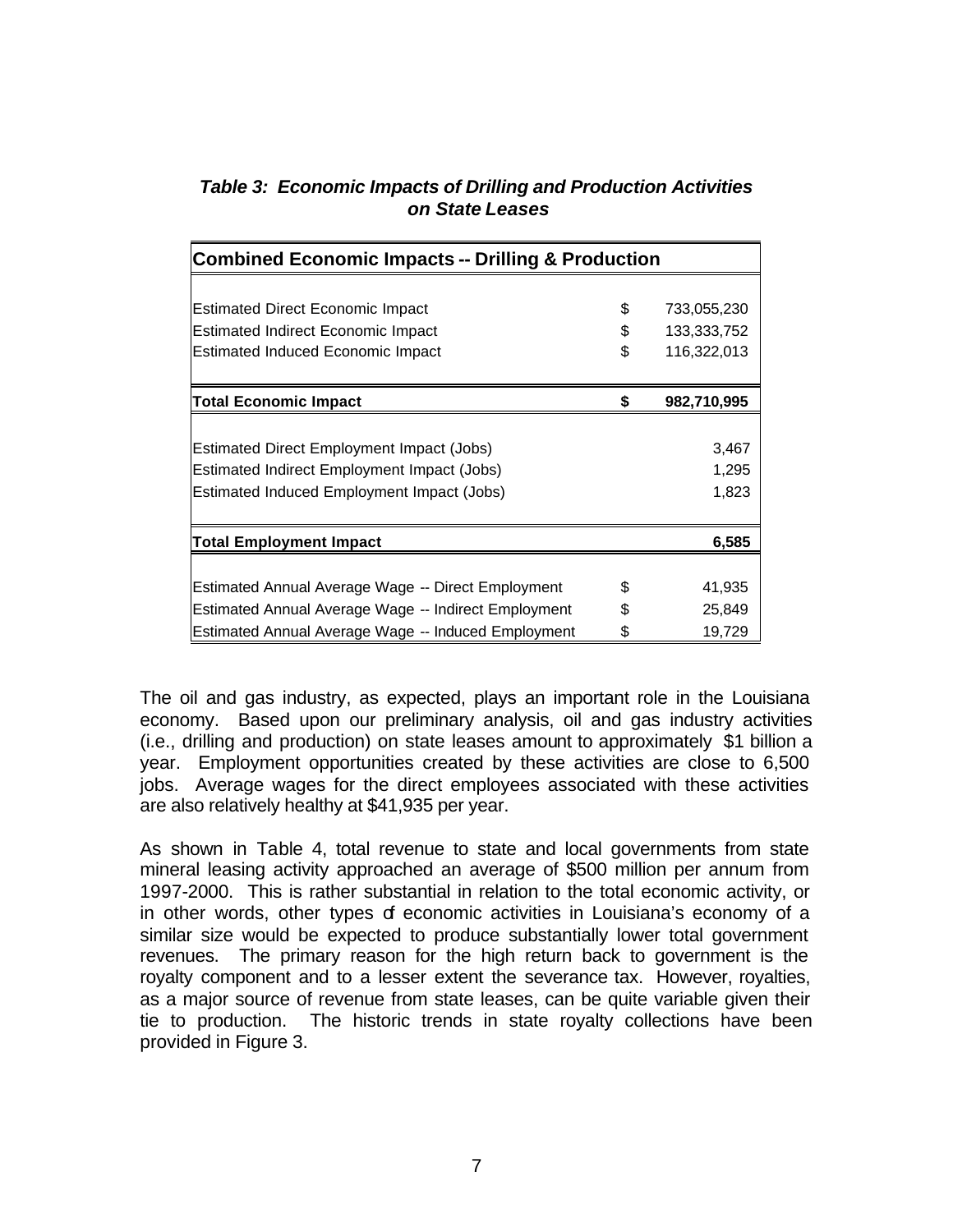## **Table 4: Average Annual Taxes, Royalties, Fees, and Rentals Generated from Drilling and Production Activities on State Leases 1997-2000**

| <b>Revenues</b>                                    | State <sup>a</sup>           |     | Local <sup>a</sup>     |
|----------------------------------------------------|------------------------------|-----|------------------------|
| Fees                                               | \$<br>7,043,660 <sup>b</sup> |     |                        |
| Rentals                                            | 21,255,100                   |     |                        |
| <b>Bonuses</b>                                     | 29,695,331                   |     |                        |
| <b>Royalties</b>                                   | 246,597,657                  | -\$ | 27,399,739             |
| Severance                                          | 86,893,995                   |     | 975,000                |
| Production Taxes (non severance)                   | 16,400,088                   |     | 10,933,392             |
| Drilling - Sales Taxes                             | 8,479,695                    |     | 7,323,373              |
| <b>Taxes Generated from Direct</b><br>Employment   | 13,008,237 <sup>c</sup>      |     | 8,672,158 <sup>c</sup> |
| <b>Taxes Generated from Indirect</b><br>Employment | 2,992,384 $^{\circ}$         |     | 1,994,922 <sup>c</sup> |
| TOTAL ESTIMATED STATE & LOCAL<br><b>REVENUE</b>    | \$<br>432,366,147            | S   | 57,298,584             |

a. Revenue sharing amounts from state to parishes are included in the local totals.

b. Only includes fees to the Office of Mineral Resources

c. Calculated using the Scott and Richardson multipliers of \$0.066 (state) and \$0.44 (local) for each payroll dollar.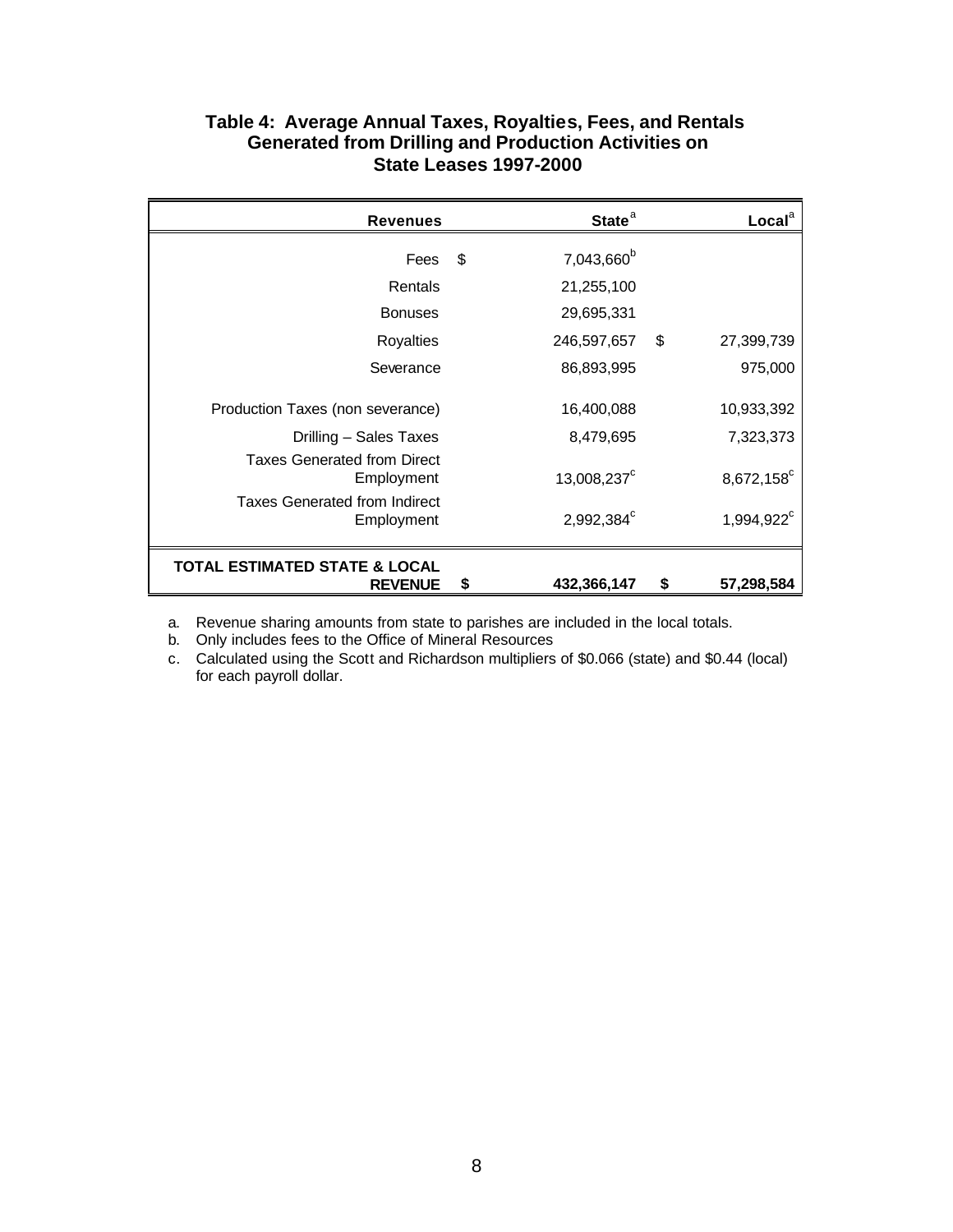

**Figure 3: Historic State Royalty Collections**

#### **Conclusions, Recommendations, and Other Observations**

The Office of Mineral Resources and its associated State Mineral Board is, in effect, a billion dollar economic enterprise that oversees activities that generate an additional one half a billion dollars in revenue for the state and its local governments. As such, policy changes can have substantial effects on government revenue, although they can be masked by commodity price swings, which clearly dominate changes in both direct and indirect revenue.

While we risk stating the obvious, the drill bit overwhelmingly generates the revenues to government. This is true for both direct revenues as well as the indirect revenues associated with the economic activity of drilling and operating leases. While we certainly acknowledge that debates over fee structures and amounts are real and substantive, fee income to the Office of Mineral Resources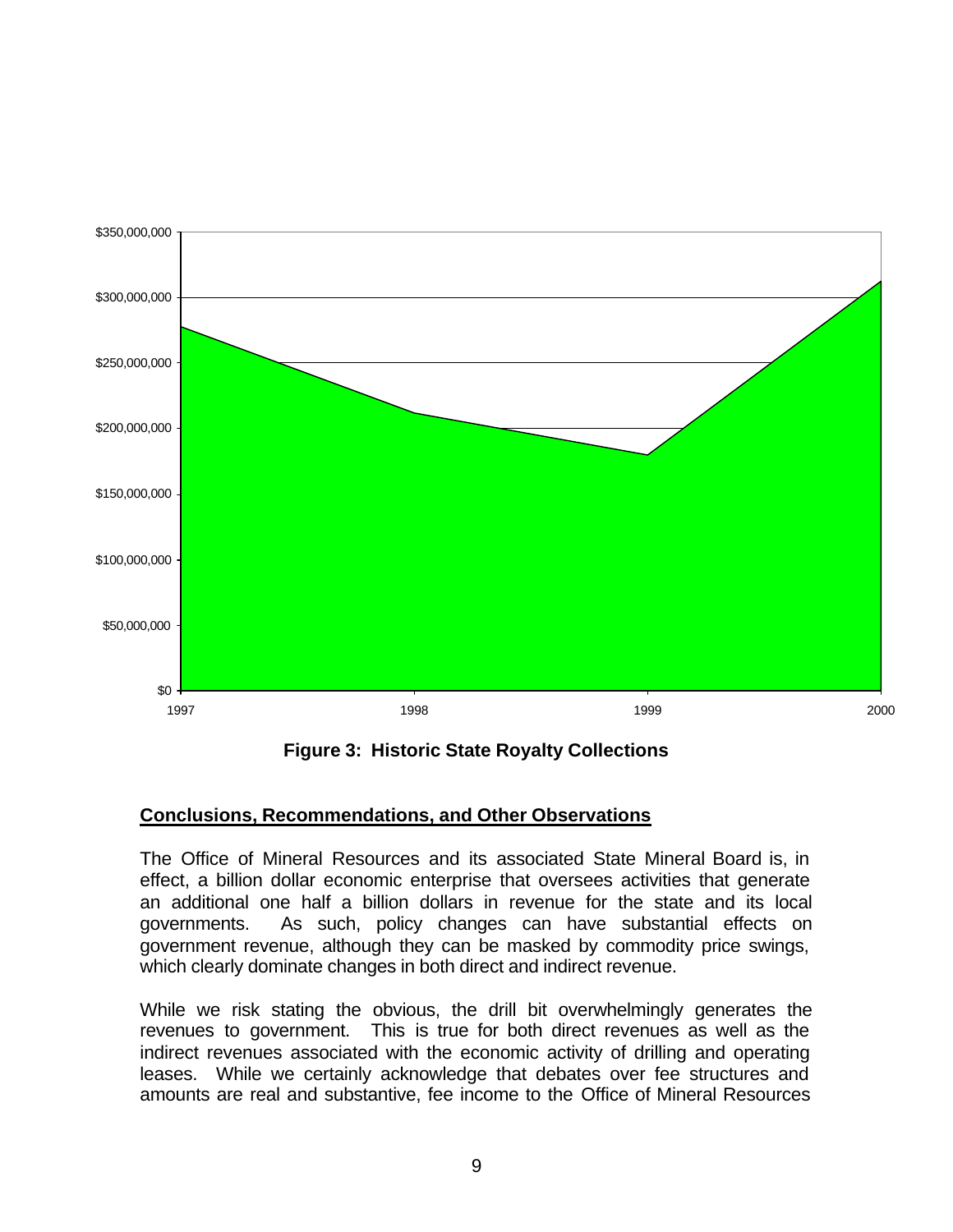represents only 1.4 percent of the total revenues to government generated from state leasing activities. From this revenue perspective, fee debates are truly on the margin, however, if the debate actually results in operator activity level change, either positively or negatively, the impact can be magnified seventy fold.

Production on state leases is on the decline, although we cannot distinguish whether the decline rate differs appreciably from the overall state rate. A longer time series analysis would be required to determine any difference.

Although total production has declined since 1996, the production per acre under lease by the state has experienced a slight increase from 66 BOE to 69 BOE per annum. The slight increase in production per acre was insufficient to compensate for a decline in total acres leased. Given that the state averaged some \$379 per acre and local governments an additional \$50 per acre in revenue from state leases, the decline in total acreage leased potentially has significant impacts on total government revenues. Gross commodity revenue per acre increased from \$1,103 to \$1,782, but was highly variable due to extreme commodity price swings (e.g. \$10 - \$30 oil) during the time series examined. Operator expenditures increased from \$560/acre in 1997 to \$808/acre in 2000 and were also tied to commodity prices.

The state pays severance tax on its own royalty production. Based on the state's royalty production as a percentage of the total Louisiana production, the state and the operators of state leases pay proportionately more in severance taxes. From 1997-2000 the state and the operators of state leases paid 13.4 percent more in severance taxes on their oil and 10 percent more on their gas per BOE. This results from disproportionately less production from marginal wells (from a tax code perspective) on state leases versus all Louisiana production.

Given the higher costs to operate on state leases (largely due to the environment in which they are located), wells become economically marginal before they become marginal from a tax code perspective. Thus, they are shut in earlier than if they were a dry-land well. Using stripper well production data, we estimate that an additional 400,000 to 1,000,000 barrels of oil per year and a similar equivalent amount of natural gas could be physically produced from state leases if operating costs were similar to dry land operating costs. A general method available to the Mineral Board to compensate for the cost differential to maintain economically marginal production is to entertain proposals for a royalty reduction.

In reviewing the drilling activity on state leases, we noted considerable differences in activity among the leases. Although this was entirely expected, several of the leases with high activity levels were leases that had been recently re-leased or leases sold by one operator to another. While it is only anecdotal evidence, it does appear that turnover results in an increase in economic activity.